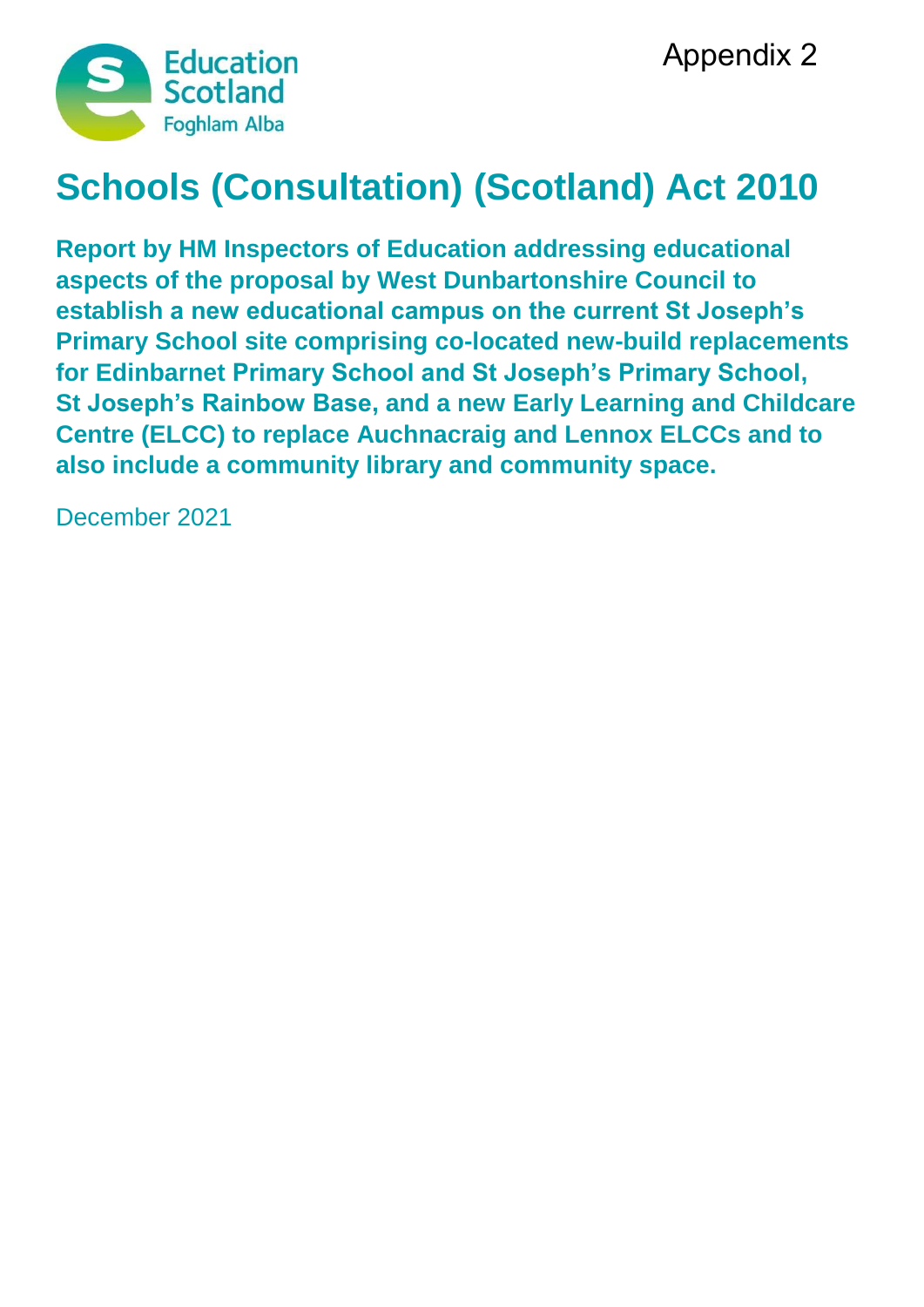### **1. Introduction**

1.1 This report from Education Scotland has been prepared by Her Majesty's Inspectors of Education (HM Inspectors) in accordance with the terms of the [Schools \(Consultation\) \(Scotland\)](https://www.google.co.uk/url?sa=t&rct=j&q=&esrc=s&source=web&cd=1&cad=rja&uact=8&ved=2ahUKEwj9-7GYkvLeAhXOasAKHT9vCtMQFjAAegQICRAB&url=https%3A%2F%2Fwww.legislation.gov.uk%2Fasp%2F2010%2F2%2Fcontents&usg=AOvVaw2lRwXOuXBCn_fz2wA9W6o2)  [Act 2010](https://www.google.co.uk/url?sa=t&rct=j&q=&esrc=s&source=web&cd=1&cad=rja&uact=8&ved=2ahUKEwj9-7GYkvLeAhXOasAKHT9vCtMQFjAAegQICRAB&url=https%3A%2F%2Fwww.legislation.gov.uk%2Fasp%2F2010%2F2%2Fcontents&usg=AOvVaw2lRwXOuXBCn_fz2wA9W6o2) ("the 2010 Act"). The purpose of the report is to provide an independent impartial consideration of West Dunbartonshire Council's proposal to establish a new educational campus on the current St Joseph's Primary School site comprising co-located new-build replacements for Edinbarnet and St Joseph's Primary Schools, St Joseph's Rainbow Base and a new ELCC to replace Auchnacraig and Lennox ELCCs and to also include a community library and community space. As part of this, from August 2025, the cessation of educational provision in the current buildings housing Edinbarnet and St Joseph's Primary Schools, St Joseph's Rainbow Base and closure of Auchnacraig and Lennox ELCCs. Section 2 of the report sets out brief details of the consultation process. Section 3 of the report sets out HM Inspectors' consideration of the educational aspects of the proposal, including significant views expressed by consultees. Section 4 summarises HM Inspectors' overall view of the proposal. Upon receipt of this report, the 2010 Act requires the council to consider it and then prepare its final consultation report. The council's final consultation report should include this report and must contain an explanation of how, in finalising the proposal, it has reviewed the initial proposal, including a summary of points raised during the consultation process and the council's response to them. The council has to publish its final consultation report three weeks before it takes its final decision.

- 1.2 HM Inspectors considered:
- the likely effects of the proposal for children and young people of the school and ELCC settings; any other users; children likely to become pupils within two years of the date of publication of the proposal paper; and other children and young people in the council area;
- any other likely effects of the proposal;
- how the council intends to minimise or avoid any adverse effects that may arise from the proposal; and
- the educational benefits the council believes will result from implementation of the proposal, and the council's reasons for coming to these beliefs.
- 1.3 In preparing this report, HM Inspectors undertook the following activities:
- attendance at the public meeting held on 5 October 2021 in connection with the council's proposal;
- consideration of all relevant documentation provided by the council in relation to the proposal, specifically the educational benefits statement and related consultation documents, written and oral submissions from parents and others; and
- virtual visits to the site of Edinbarnet Primary School, St Joseph's Primary School, St Joseph's Rainbow Base and Auchnacraig and Lennox ELCCs, including discussion with relevant consultees.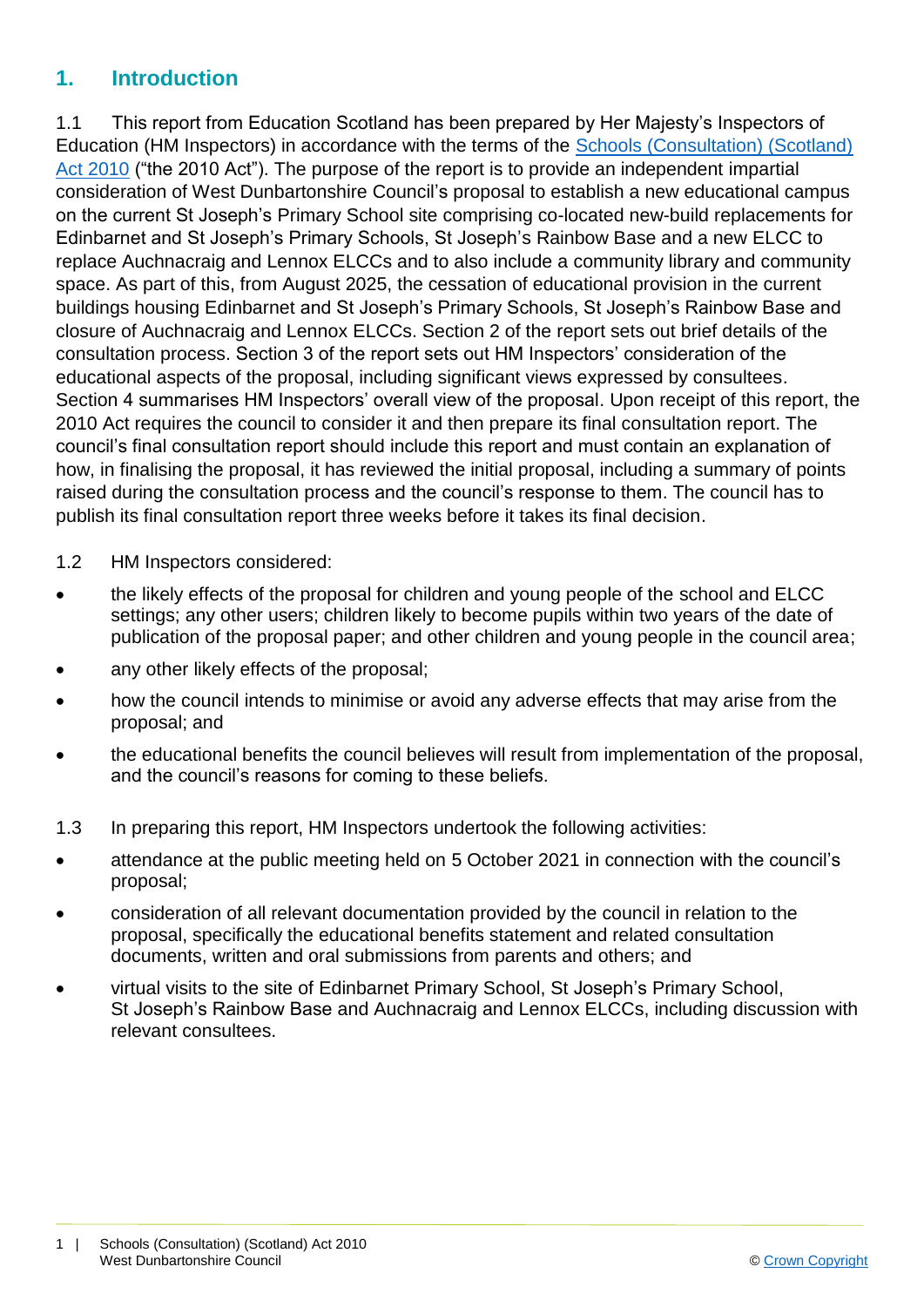## **2. Consultation process**

2.1 West Dunbartonshire Council undertook the consultation on its proposal(s) with reference to the [Schools \(Consultation\) \(Scotland\) Act 2010.](https://www.google.co.uk/url?sa=t&rct=j&q=&esrc=s&source=web&cd=1&cad=rja&uact=8&ved=2ahUKEwj9-7GYkvLeAhXOasAKHT9vCtMQFjAAegQICRAB&url=https%3A%2F%2Fwww.legislation.gov.uk%2Fasp%2F2010%2F2%2Fcontents&usg=AOvVaw2lRwXOuXBCn_fz2wA9W6o2)

2.2 West Dunbartonshire Council consulted stakeholders between the 30 September and the 17 November 2021. Public meetings took place on the 5 October 2021. Details of the public meetings and the proposals were made available at the reception area in all the schools and settings involved in this consultation. In addition, information was made available at West Dunbartonshire Council offices, Clydebank Library and on West Dunbartonshire Council's website, and a Public Notice in the Dumbarton Reporter and Clydebank Post. In total, 78 people responded to the online consultation. Of the 78 respondents, 41 were in favour of the proposal and 32 were against with five undecided. Reasons for supporting the proposal included the benefits from all children being together on one campus, having more modern facilities and ease of public transport links. The main reasons for opposing the proposal related to the change in nursery provision, traffic management and the choice of location for the new campus. A number of respondents preferred the Edinbarnet Primary School site as the best option for the new campus due to the size of its grounds and its location.

### **3. Educational aspects of proposal**

3.1 From August 2025, West Dunbartonshire Council propose to discontinue educational provision in the current buildings housing Edinbarnet Primary School and St Joseph's Primary School, St Joseph's Rainbow Base and closure of Auchnacraig and Lennox ELCCs. They will then relocate to a new educational campus on the current St Joseph's Primary School site comprising co-located new-build replacements for Edinbarnet Primary School and St Joseph's Primary School, St Joseph's Rainbow Base and a new ELCC to replace Auchnacraig and Lennox ELCCs. The campus will also include a community library and community space. The pupils and staff of Edinbarnet Primary School, St Joseph's Primary School, St Joseph's Rainbow Base, and the children and staff of Auchnacraig and Lennox ELCC will remain in their existing buildings during the construction period on the St Joseph's existing site.

3.2 The council has set out a reasonable case in support of its proposal. There will be a number of potential educational benefits for children and staff should the proposal go ahead. The provision of a modern, purpose built campus offers an improved learning environment designed to suit the demands of a 21<sup>st</sup> century curriculum. Children will have access to enhanced internal and external sports and play facilities. External areas of the site will be designed and developed to provide safe, secure and educationally stimulating outdoor environments, to support recreation and play. They intend to include suitable areas of soft and hard landscaping incorporating seating and an all weather sports pitch. Included are plans to have areas capable of being developed by staff and pupils as part of 'grounds for learning' initiatives and other environmental education and outdoor learning opportunities. The plans include latest Information and communications technology to enhance learning. There would be a specially designed general purpose and library area to encourage independent and collaborative learning. In the case of the Rainbow Additional Support Needs Base, the proposal includes providing a range of modern and appropriate facilities for the educational, support and care needs of children with complex needs.

3.3 While Edinbarnet Primary School and St Joseph's Primary School will continue to operate as separate establishments, sharing a campus will facilitate the development of similar projects and embed collaborative working. There will also be educational benefits from the professional dialogue among staff from the two primary schools and ELCC being enriched by the fact that they share the same campus. Transition from pre-school to Primary 1 will be enhanced by the fact that the two schools will share their building with a large ELCC. The fact that the new ELCC will be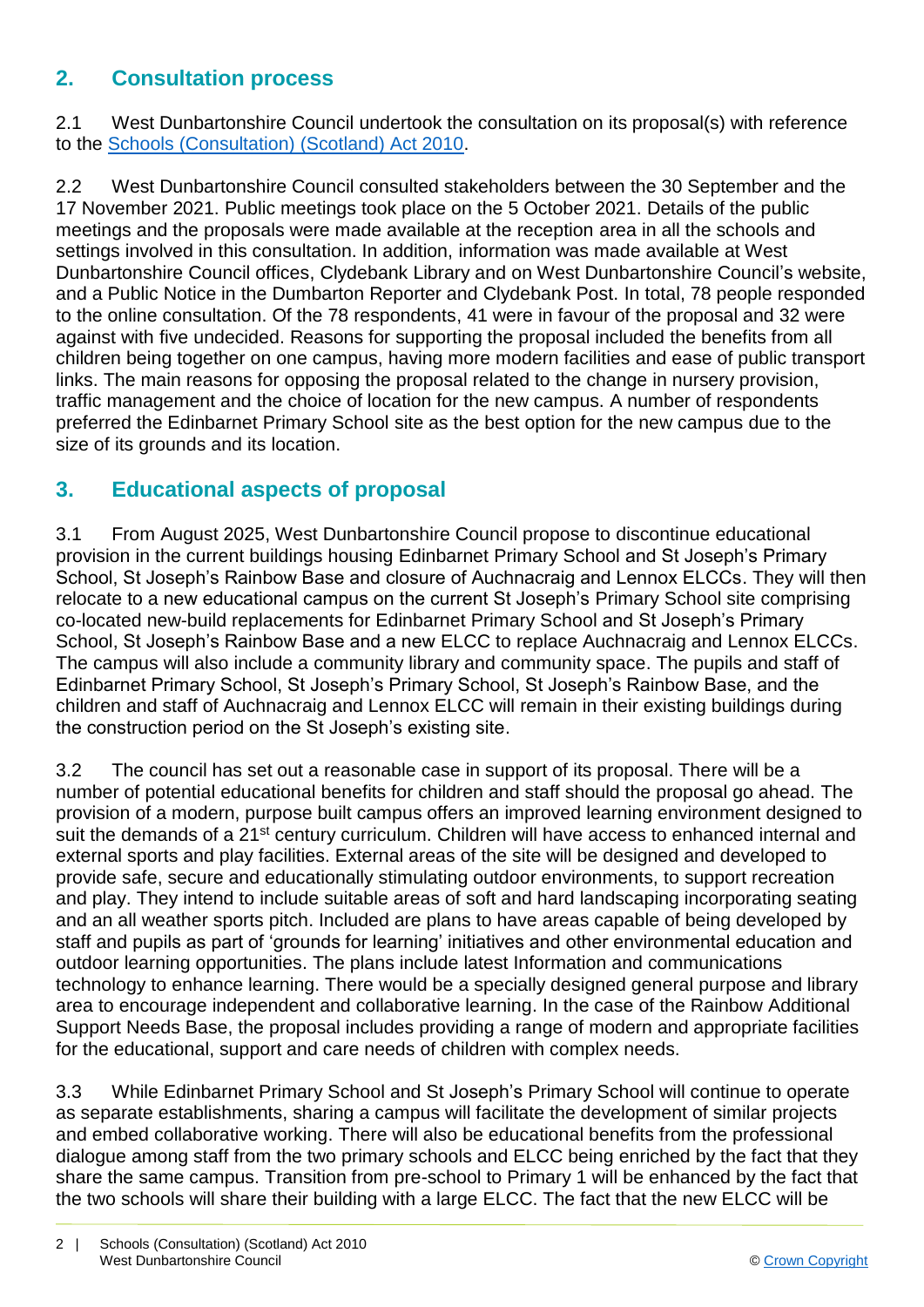much larger than the two ELCC establishments it is replacing will afford the management team greater flexibility in the deployment of staff and the grouping of children. In addition, having children in the one large ELCC removes the need to move children at 3 years of age to alternative provision, therefore providing better continuity of learning.

3.4 Staff in the St Joseph's Primary School, Edinbarnet Primary School, Lennox ELCC and Auchnacraig ELCC who met with HM Inspectors were positive, overall, about the proposal. They can see benefits for children working in a building that is fit for purpose. They were enthusiastic about the benefits of shared working and ease of transition in learning for children. Staff all raised concerns regarding parking and traffic management for the numbers accessing the site, including the general public using the shared community facilities. They would like clarification that the design of the building will meet the needs of all children, including those with particular barriers to learning. Staff also queried how the new site will replicate the well-developed outdoor learning areas presently used to deliver Curriculum for Excellence in their current schools and settings.

3.5 Staff in both Auchnacraig and Lennox ELCC would like clarification on the leadership structure of the new ELCC and reassurance about staff job security. Edinbarnet Primary School staff accessed information about the proposal from the Local Authority website. They did not have access to information about how the proposal will affect them as staff. Parents of children at Edinbarnet Primary School and Auchnacraig and Lennox ELCC are concerned about traffic management and road safety issues at the new site. A few stakeholders are not aware of options about the proposed site location. As a result, they are unclear why St Joseph's Primary School site is West Dunbartonshire Council's preferred location and if there is an alternative. Concerns about the amount, use and governance of community space at the new site were shared with HM Inspectors.

3.6 Children from Edinbarnet Primary School and St Joseph's Primary School who met with HM Inspectors were very positive about the proposal. They shared ideas about the improvements for children's learning emphasising that they want to share learning opportunities and social spaces with children from the other primary school.

3.7 The Archdiocese of Glasgow supports the proposal in relation to the educational benefits it will bring to children of St Joseph's Primary School and the wider community. Whilst they accept the proposal for the shared campus, they ask that the council engage with them regularly during the process regarding the design of the building.

## **4. Summary**

West Dunbartonshire Council's proposals to establish a new educational campus on the current St Joseph's Primary School site comprising co-located new-build replacements for Edinbarnet and St Joseph's Primary Schools, St Joseph's Rainbow Base and a new ELCC to replace Auchnacraig and Lennox ELCCs and to also include a community library and community space is well considered and has clear educational benefits. The council's proposal, if it goes ahead will provide children with new buildings that supports learning and teaching styles of the 21st century. For children attending the St Joseph's Rainbow Base the proposal would provide them with purpose built accommodation to better meet their needs. The larger professional community created will promote opportunities for joint professional learning and increased collaboration.

Parents from both schools and the ELCCs expressed traffic management concerns. Stakeholders in Edinbarnet Primary School, Auchnacraig and Lennox ELCC were unclear about the benefits of locating the campus of the site of St Joseph's Primary School. Staff in both ELCCs sought clarification on their future employment and on the leadership of the new larger ELCC. In taking forward the proposal, the council should continue to consult and communicate effectively with